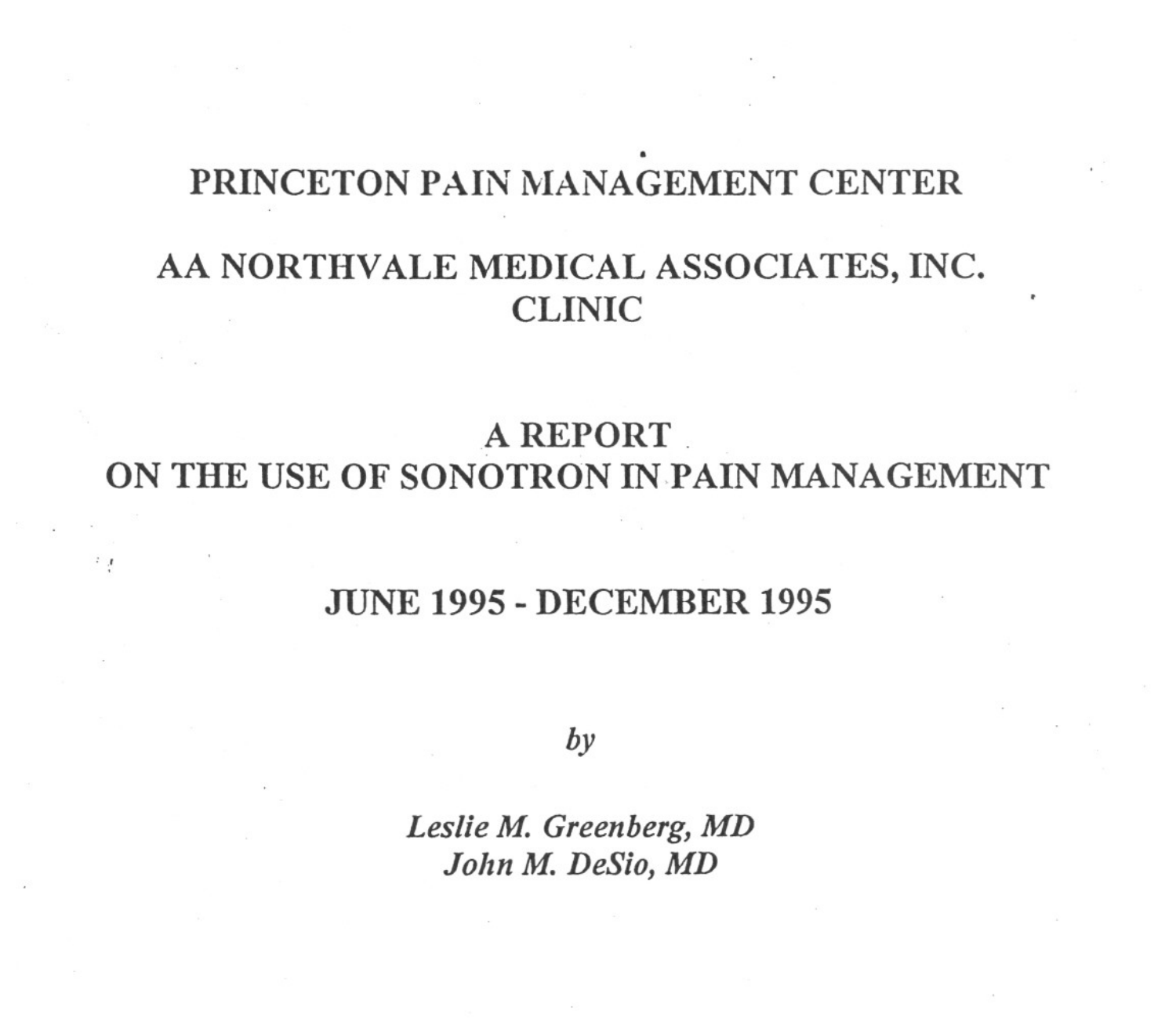#### *INTRODUCTION*

This center believes in a coordinated multidisciplinaryapproach to treating chronic pain, offering the best of traditional and holistic medicine in a caring, supportive atmosphere. The center believes the patient should participate in designing a treatment regimen that addresses their problem in the best way possible. .

 $\mathbf{r}$  .  $\mathbf{r}$ 

Some of the types of pain treated at this center are: fibromyalgia, reflex sympathetic dystrophy, arthritis, diabetic neuropathy, headaches, cancer pain, chronic abdominal or plevic pain, post amputation pain, failed back surgery syndrome, low back pain, neck pain, facial pain, post herpetic neuralgia and TMJ pain.

The specialties that are covered by the staff are anesthesiology, neurology, psychiatry, psychology, dentistry, hypnotherapy, biofeedback, acupuncture, massage therapy, shiatso,  $\mu$  in shin dyutsu, Feldenkreis method, nutrition and stress management. This center also has its own operating room with C-arm digital fluoroscopy making it possible for placement of implantable epidural and spinal narcotic pumps and spinal cord stimulators without hospital stay.

Because of its central location in the state, the patients come from northern and southern New Jersey along with eastern Pennsylvania.

The Center opened its doors in April of '95 under the direction of Leslie M. Greenberg, MD, founder and director. Dr. Greenberg is board certified in otolaryngology, and anesthesia. Having been trained at Harvard Medical School and Brigham Women's Hospital in Boston, he is also an attending anesthesiologist at the Medical Center at Princeton.

The Sonotron is operated by the medical staff under AA Northvale Medical Associates and

2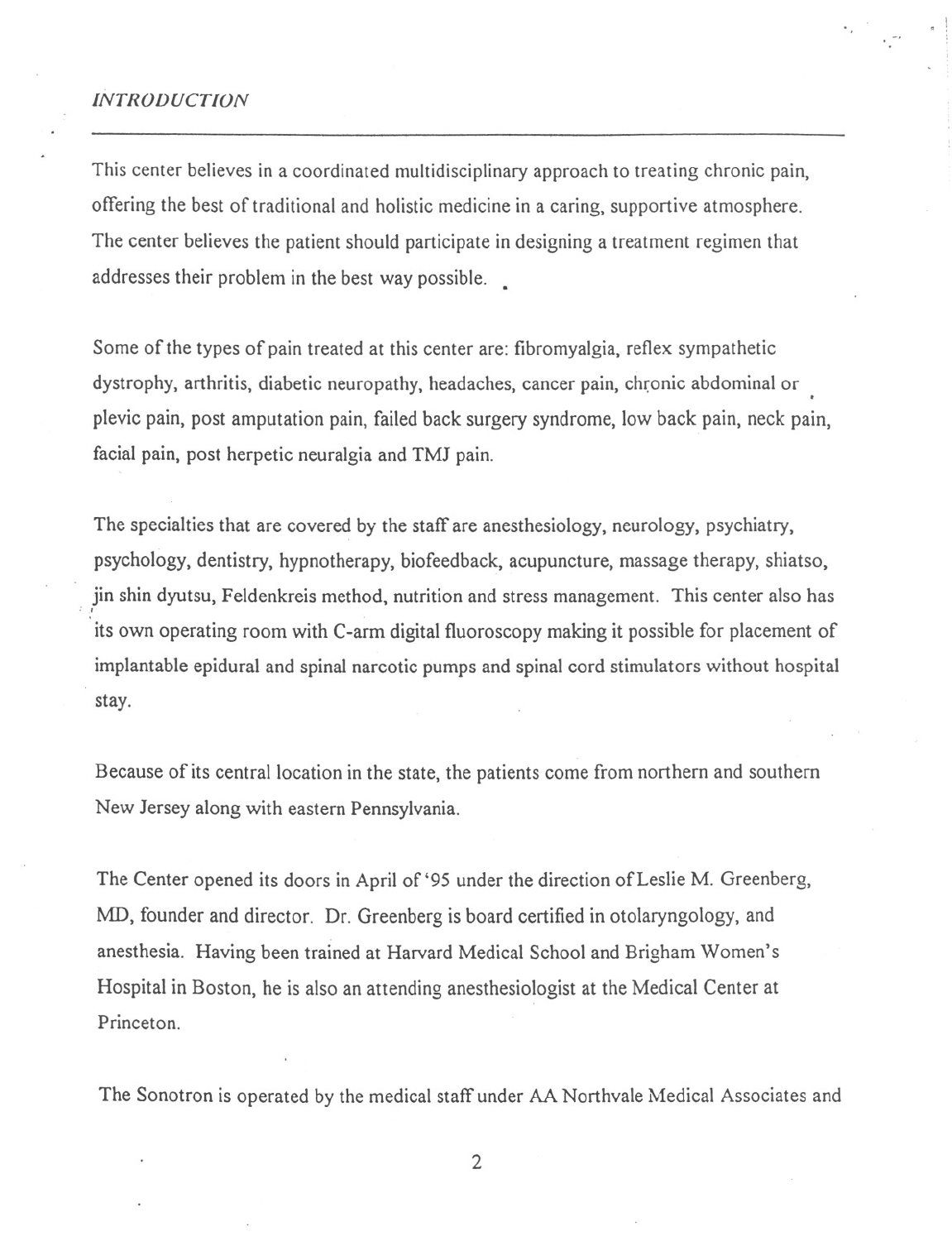is supervised by Herb Etzold, a representative of Sonotron Medical Systems, Inc.

All patients who expressed localized joint pain were treated with the Sonotron. This was done with the belief that if there was no relief at their first treatment, another modality was selected.

No x-rays are taken on the premises.

.'

This initial period use of the Sonotron was experimental to see how patients reacted to this type of therapy - and also what types of problems can best be treated with the Sonotron.

Before the use of the Sonotron all patients were evaluated by an attending physician using the center's pain scale form. They each were required to read and sign a patient consent form and the physician signed and filled out the attending physician statement.

The evaluation form was completed on all patients whether they had one treatment or multiple treatments.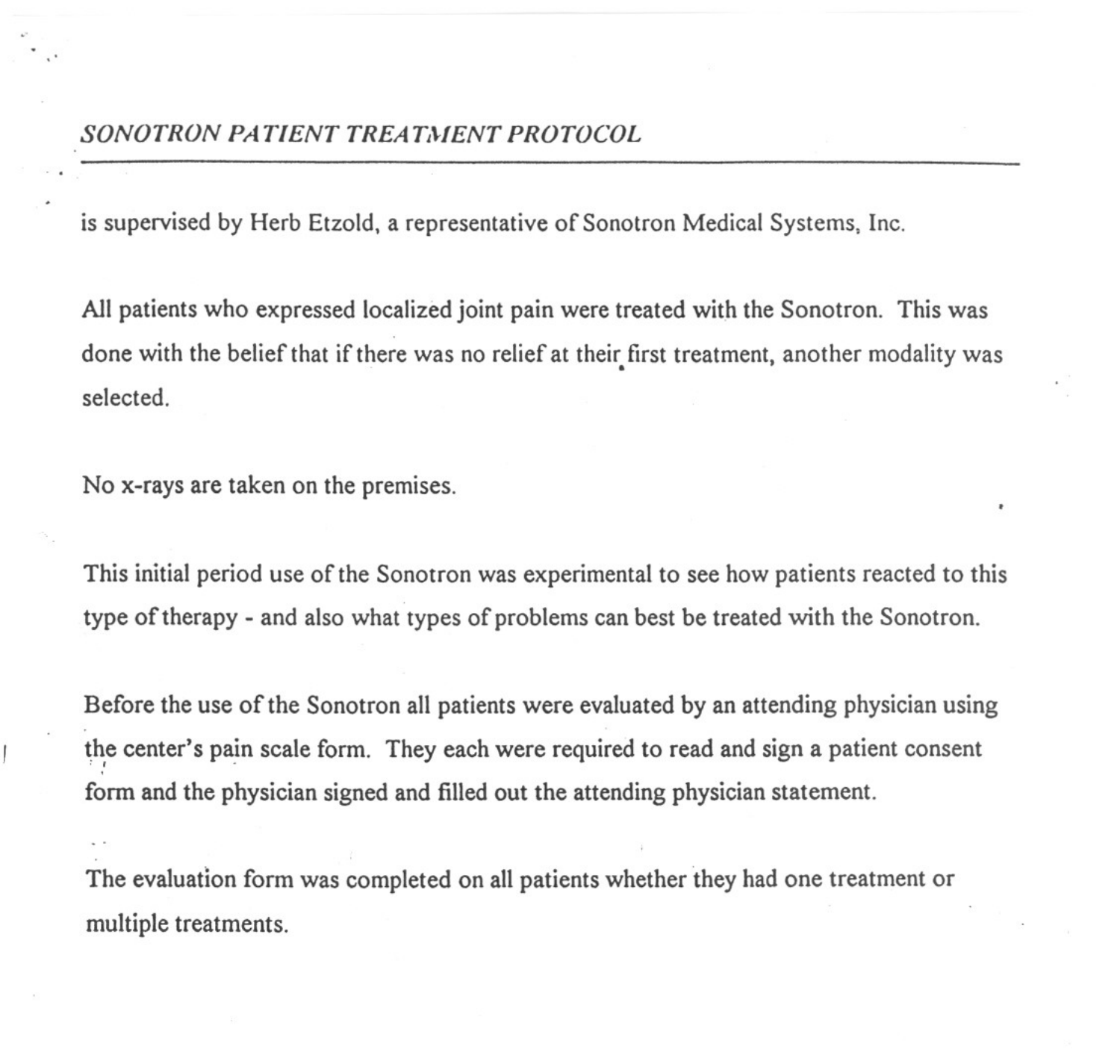All patients understood that they were part of a United States Food and Drug Administration study. In addition, confidentiality of patient information and medical history was assured. .

...

All 24 patients are listed with their results from the initial trial period of six months.

#### *CHARTS*

,

The patients' range in age was 18 to 99 years with a median age of 72. The mean was 6 years younger and the mode was 3 years older than the median (Chart 1). In the population there were 7 males and 17 females (Chart 2).

Nine areas of the body were treated (Chart 3). The lower back (lumbar area) had the highest number of patients. Seven shoulders were treated for pain, six knees, four hips, four ankles and one each for hand, upper back, wrist and TMJ. Out of 24 patients nine had more than one joint treated.

Even though all the patients never completed 3 or 4 treatments, only 4 had no reduction in pain. Chart 4 illustrates the difference in patients' pain as recorded in the patient record.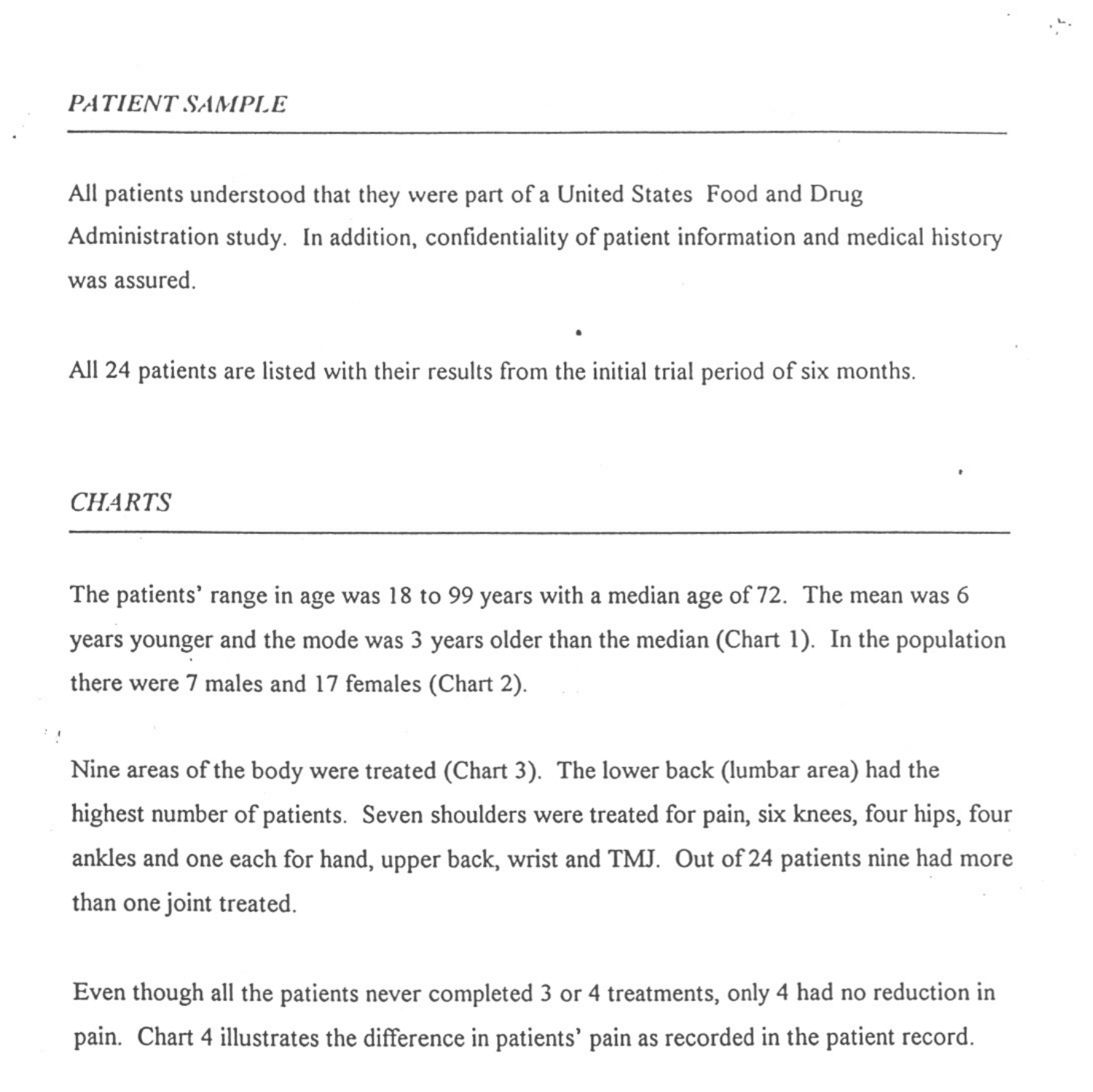#### CHART 1

AGES OF THE SAMPLE POPULATION

.



 $\overline{1}$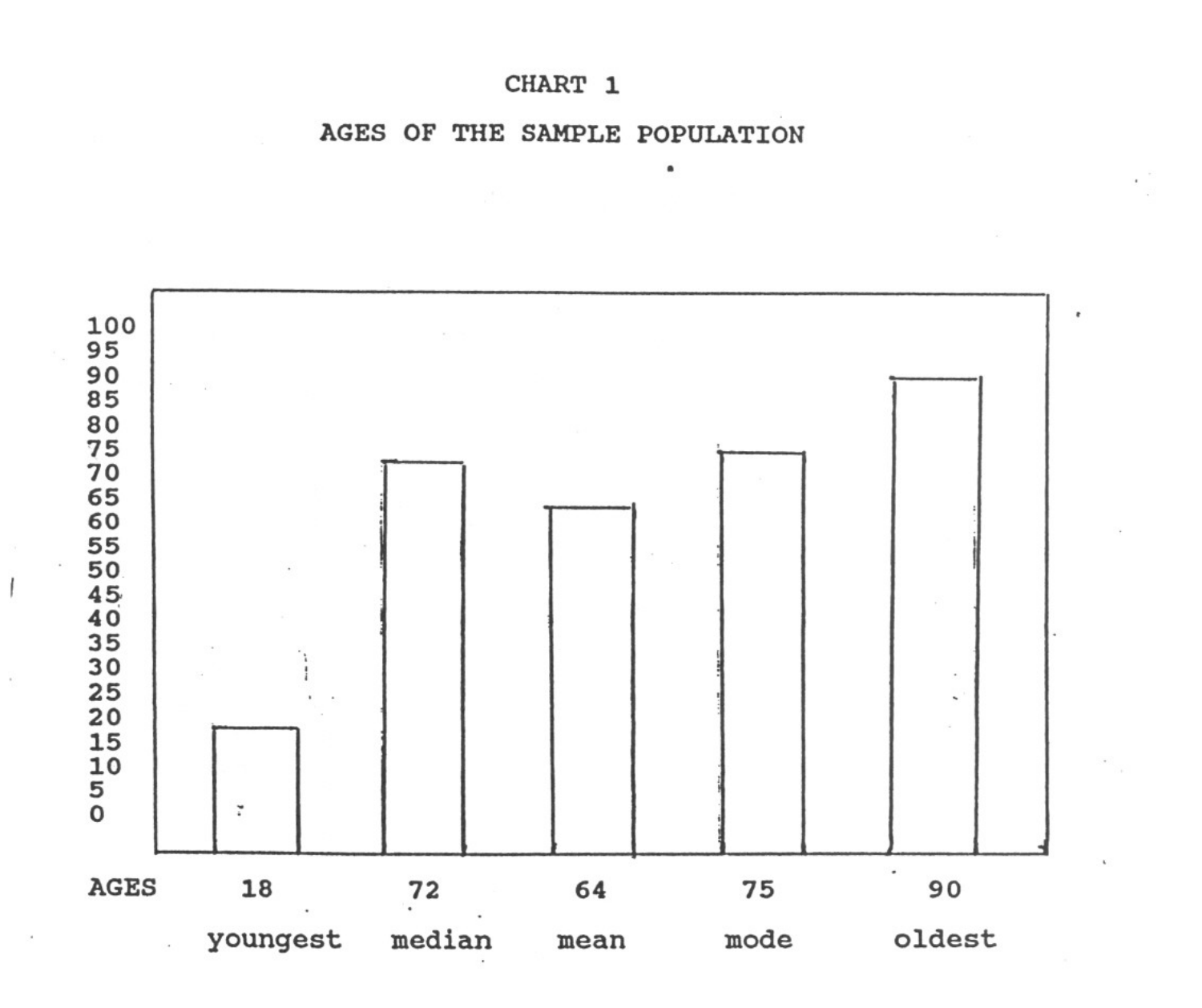



PATIENT GENDER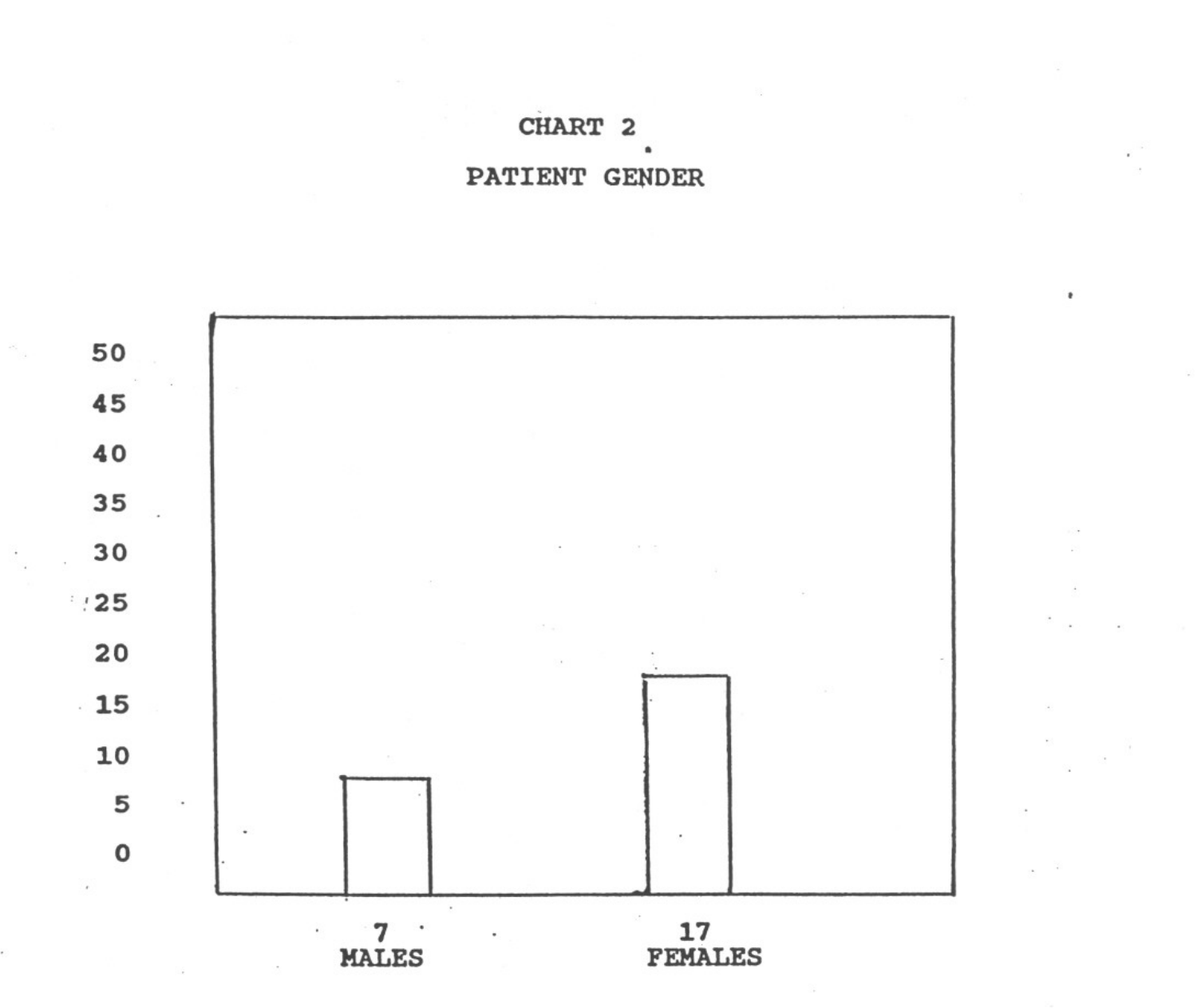#### **CHART 3**

### **FREQUENCY OF AREA TREATED**

| Areas<br>Treated | Total Number<br>of Joints<br>Treated* | Right<br>Side | Left<br>Side   | Lower<br><b>Back</b> | Upper<br><b>Back</b> |                          |
|------------------|---------------------------------------|---------------|----------------|----------------------|----------------------|--------------------------|
| Ankles           | 4                                     | 1             | 3              |                      |                      |                          |
| <b>Back</b>      | 10                                    |               |                | 9                    | $\mathbf{1}$         |                          |
| TMJ              | $\mathbf{1}$                          | 1             |                |                      |                      |                          |
| Hand             | 1                                     |               | 1              |                      |                      | $\overline{\phantom{a}}$ |
| Hips             | 4                                     | 3             | $\mathbf{1}$   |                      |                      |                          |
| <b>Knees</b>     | 6                                     | 4             | $\overline{2}$ |                      |                      |                          |
| Shoulders        | 7                                     | 4             | 3              |                      |                      |                          |
| Wrists<br>- 23   | 1                                     |               | $\mathbf{1}$   |                      |                      |                          |

\* 9 **Patients received treatment in 2 areas.**

 $\mathbb{R}^{\mathbb{Z}^{\times}}$ 

 $\mathcal{L}^{\text{max}}$